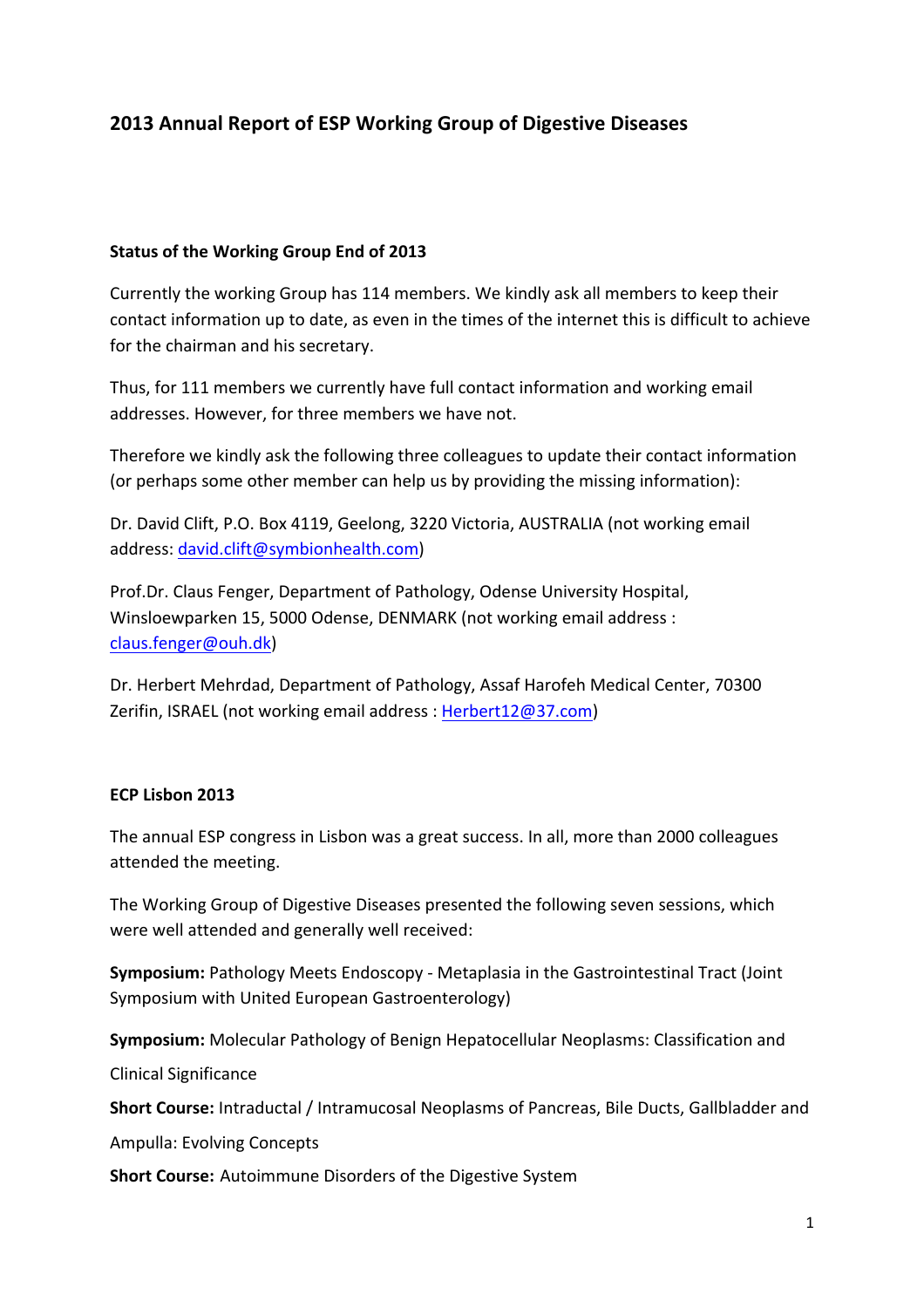**Slide Seminar:** latrogenic Pathology of the Gastrointestinal Tract **Videomicroscopy:** Dysplasia and "Look-Alikes" in the Gastrointestinal Tract **Business Meeting:** What's Hot in Digestive Disease Pathology?

I thank all presenters for their good job!

In all, 181 abstracts had been submitted to the Working Group for the congress. Four independent members of the Working Group scored the abstracts (compare below).

As in Prague 2012, the posters were subdivided into three groups of comparable size with three poster chairs, respectively. By doing so, it was technically possible to visit all posters and discuss the findings with the presenters. New in 2013 was a "Joint Oral Free Paper Sesssion", together with the Working Group of Molecular Pathology.



Like in Prague, the Prize for the Best Oral Presentation of the Congress was given to a free oral presentation of the WG. The winner was Dr. Timo Gaiser, Mannheim, Germany for his contribution entitled "LGR5 positivity defines stem-like cells in colorectal cancer".

### **Collaboration with the European Crohn's and Colitis Organisation (ECCO)**

Members of the Working Group participated successfully in a collaboration with ECCO which aimed at standardizing the quality of care in the histopathology of inflammatory bowel disease (IBD).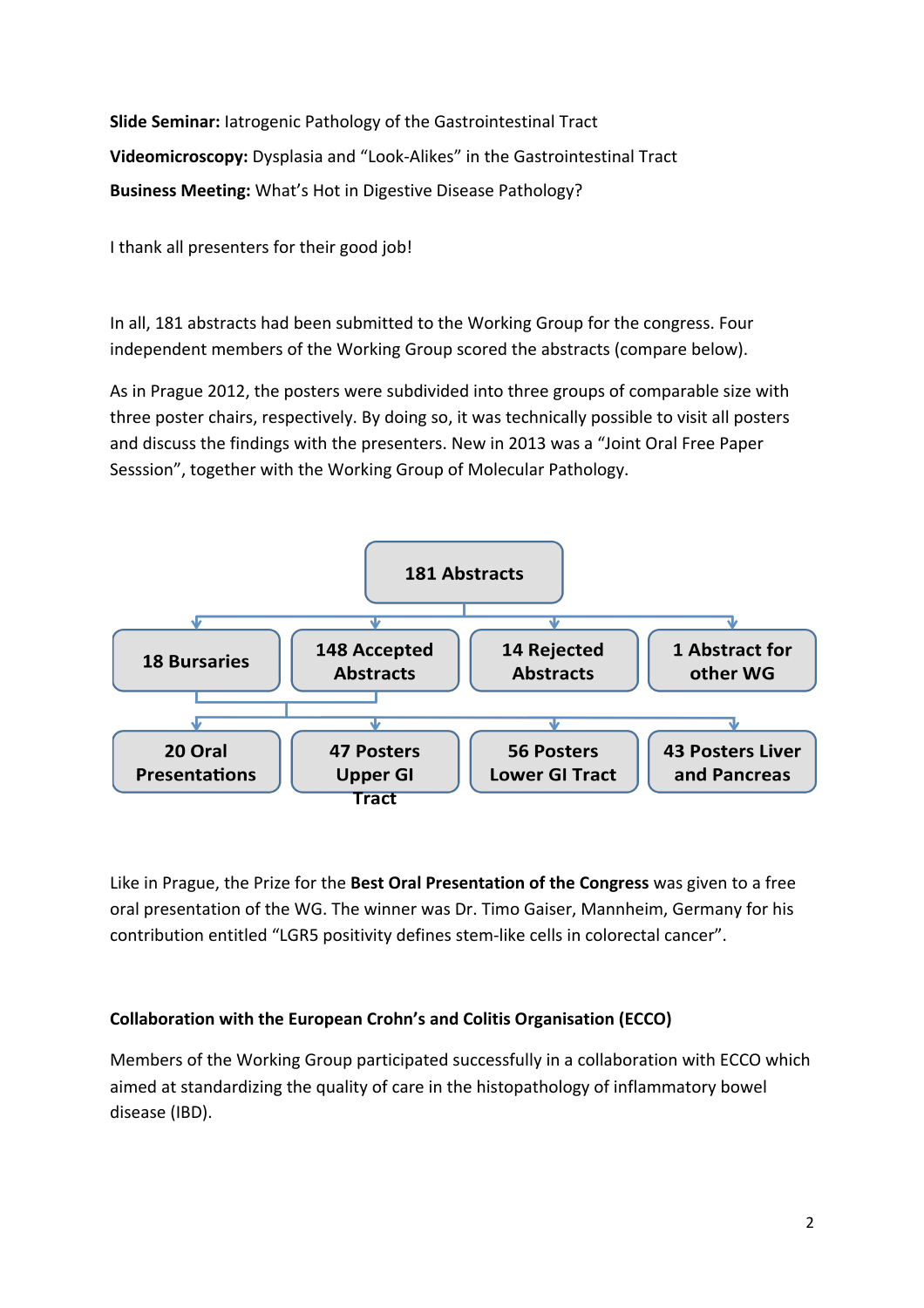The Consensus document addressed the following topics: Procedures for the diagnosis of IBD, ulcerative colitis and Crohn's disease with special reference to the histology of children and adolescents, infectious colitis related to IBD and the microscopic colitides.

Two papers were produced by the Consensus members and published in 2013 (and early 2014): 

Magro F, Langner C, Driessen A, Ensari A, Geboes K, Mantzaris GJ, Villanacci V, Becheanu G, Borralho Nunes P, Cathomas G, Fries W, Jouret-Mourin A, Mescoli C, de Petris G, Rubio CA, Shepherd NA, Vieth M, Eliakim R; European Society of Pathology (ESP); European Crohn's and Colitis Organisation (ECCO). European consensus on the histopathology of inflammatory bowel disease. J Crohns Colitis. 2013 Nov 1;7(10):827-51.

Langner C, Magro F, Driessen A, Ensari A, Mantzaris GJ, Villanacci V, Becheanu G, Borralho Nunes P, Cathomas G, Fries W, Jouret-Mourin A, Mescoli C, de Petris G, Rubio CA, Shepherd NA, Vieth M, Eliakim R, Geboes K. The histopathological approach to inflammatory bowel disease: a practice guide. Virchows Arch. 2014 Feb 1. [Epub ahead of print]

#### **Collaboration with United European Gastroenterology (UEG)**

In 2013, the ESP was approved as Ordinary Member of the UEG which is a great success for the whole society but also for the Working Group of Digestive Diseases.

As indicated above, the Lisbon Congress in 2013 hosted the first Joint ESP/UEG Joint Symposium. Both clinical colleagues and pathologists highlighted the different aspects of metaplasia in the GI tract.

The Working Group was honored by the presence of Prof. Colm O'Morain, the president of UEG.

In October, several colleagues of the Working Group participated in the program of the UEG week in Berlin. The pathology program was very large in 2013 and particularly well received.

The WG's pathology UEG program had been presented on the homepage of the European Network of Gastrointestinal Pathology (ENGIP, www.medunigraz.at/ENGIP) before the meeting.

## "Gastrointestinal and Liver Pathology Subspecialty Test" (on behalf of the European **Association of Pathology Chairs and Program Directors; EAPCP)**

At the business meeting in Lisbon, the Working Group thanked Dr. Fred Bosman for organizing this test, which was appreciated as a great achievement and many members of the WG participated.